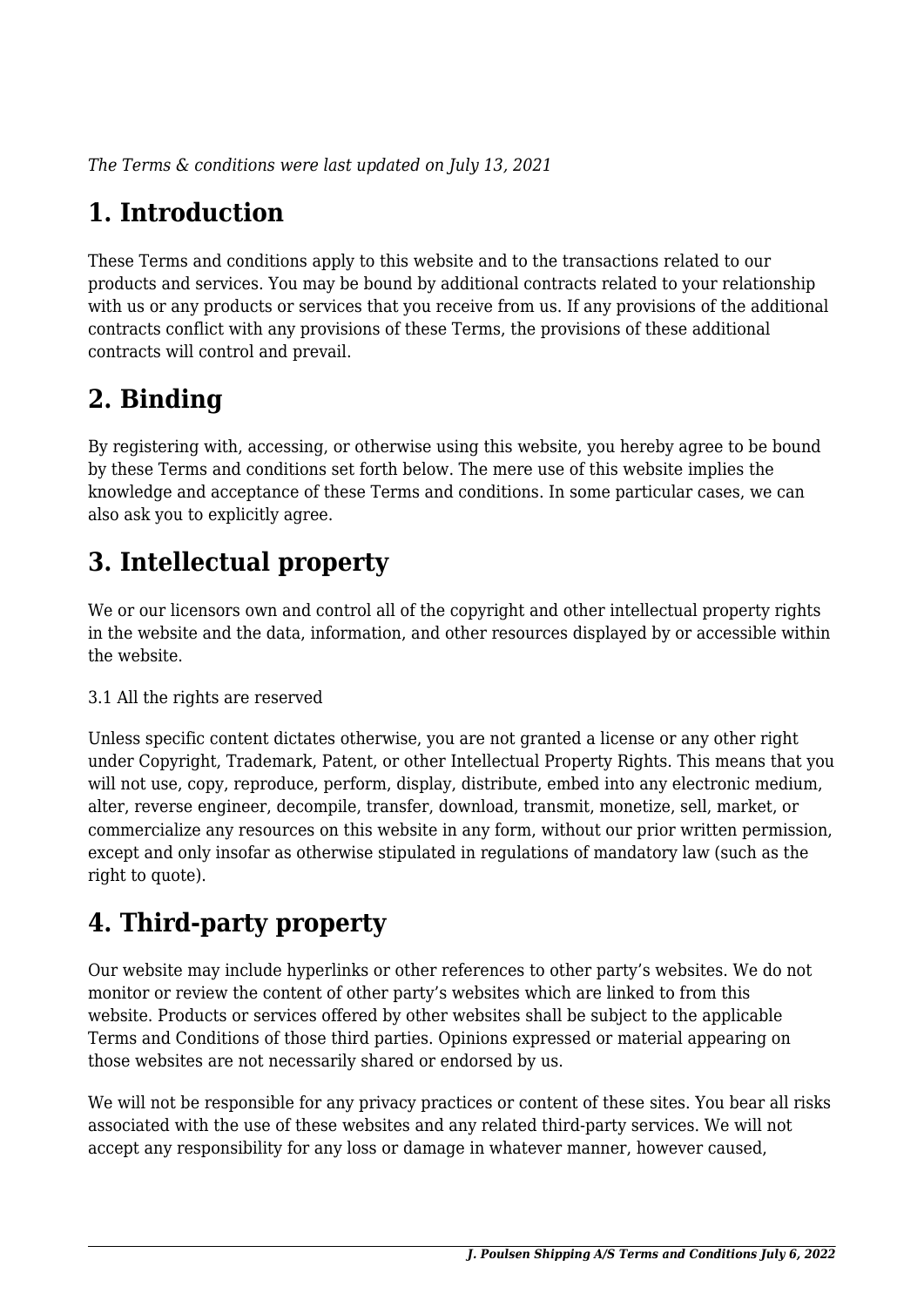resulting from your disclosure to third parties of personal information.

## **5. Responsible use**

By visiting our website, you agree to use it only for the purposes intended and as permitted by these Terms, any additional contracts with us, and applicable laws, regulations, and generally accepted online practices and industry guidelines. You must not use our website or services to use, publish or distribute any material which consists of (or is linked to) malicious computer software; use data collected from our website for any direct marketing activity, or conduct any systematic or automated data collection activities on or in relation to our website.

Engaging in any activity that causes, or may cause, damage to the website or that interferes with the performance, availability, or accessibility of the website is strictly prohibited.

## **6. Idea submission**

Do not submit any ideas, inventions, works of authorship, or other information that can be considered your own intellectual property that you would like to present to us unless we have first signed an agreement regarding the intellectual property or a non-disclosure agreement. If you disclose it to us absent such written agreement, you grant to us a worldwide, irrevocable, non-exclusive, royalty-free license to use, reproduce, store, adapt, publish, translate and distribute your content in any existing or future media.

## **7. Termination of use**

We may, in our sole discretion, at any time modify or discontinue access to, temporarily or permanently, the website or any Service thereon. You agree that we will not be liable to you or any third party for any such modification, suspension or discontinuance of your access to, or use of, the website or any content that you may have shared on the website. You will not be entitled to any compensation or other payment, even if certain features, settings, and/or any Content you have contributed or have come to rely on, are permanently lost. You must not circumvent or bypass, or attempt to circumvent or bypass, any access restriction measures on our website.

## **8. Warranties and liability**

Nothing in this section will limit or exclude any warranty implied by law that it would be unlawful to limit or to exclude. This website and all content on the website are provided on an "as is" and "as available" basis and may include inaccuracies or typographical errors. We expressly disclaim all warranties of any kind, whether express or implied, as to the availability, accuracy, or completeness of the Content. We make no warranty that:

• this website or our content will meet your requirements;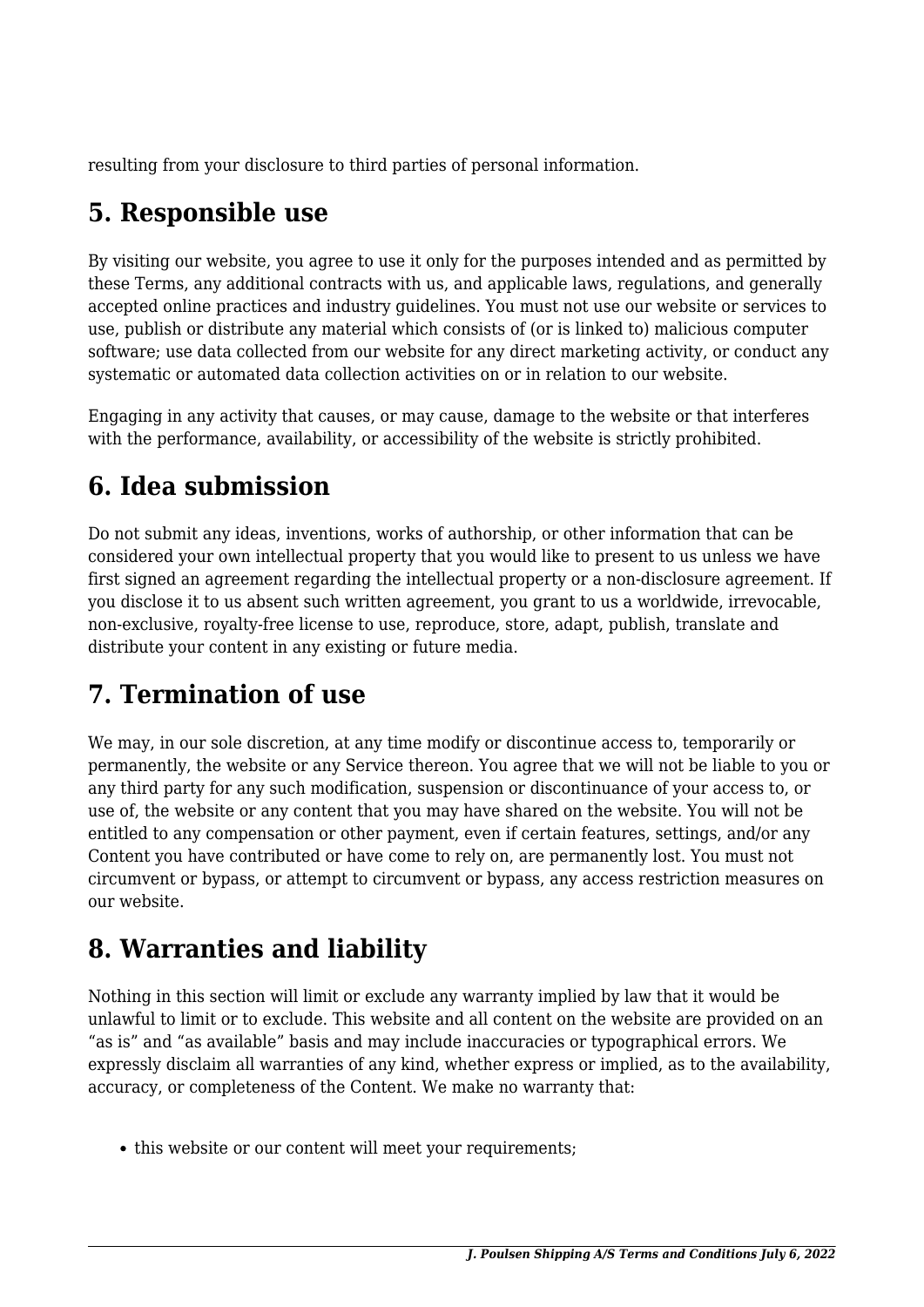this website will be available on an uninterrupted, timely, secure, or error-free basis.

Nothing on this website constitutes or is meant to constitute, legal, financial or medical advice of any kind. If you require advice you should consult an appropriate professional.

The following provisions of this section will apply to the maximum extent permitted by applicable law and will not limit or exclude our liability in respect of any matter which it would be unlawful or illegal for us to limit or to exclude our liability. In no event will we be liable for any direct or indirect damages (including any damages for loss of profits or revenue, loss or corruption of data, software or database, or loss of or harm to property or data) incurred by you or any third party, arising from your access to, or use of, our website.

Except to the extent any additional contract expressly states otherwise, our maximum liability to you for all damages arising out of or related to the website or any products and services marketed or sold through the website, regardless of the form of legal action that imposes liability (whether in contract, equity, negligence, intended conduct, tort or otherwise) will be limited to the total price that you paid to us to purchase such products or services or use the website. Such limit will apply in the aggregate to all of your claims, actions and causes of action of every kind and nature.

# **9. Privacy**

To access our website and/or services, you may be required to provide certain information about yourself as part of the registration process. You agree that any information you provide will always be accurate, correct, and up to date.

## **10. Export restrictions / Legal compliance**

Access to the website from territories or countries where the Content or purchase of the products or Services sold on the website is illegal is prohibited. You may not use this website in violation of export laws and regulations of Denmark.

# **11. Assignment**

You may not assign, transfer or sub-contract any of your rights and/or obligations under these Terms and conditions, in whole or in part, to any third party without our prior written consent. Any purported assignment in violation of this Section will be null and void.

#### **12. Breaches of these Terms and conditions**

Without prejudice to our other rights under these Terms and Conditions, if you breach these Terms and Conditions in any way, we may take such action as we deem appropriate to deal with the breach, including temporarily or permanently suspending your access to the website, contacting your internet service provider to request that they block your access to the website,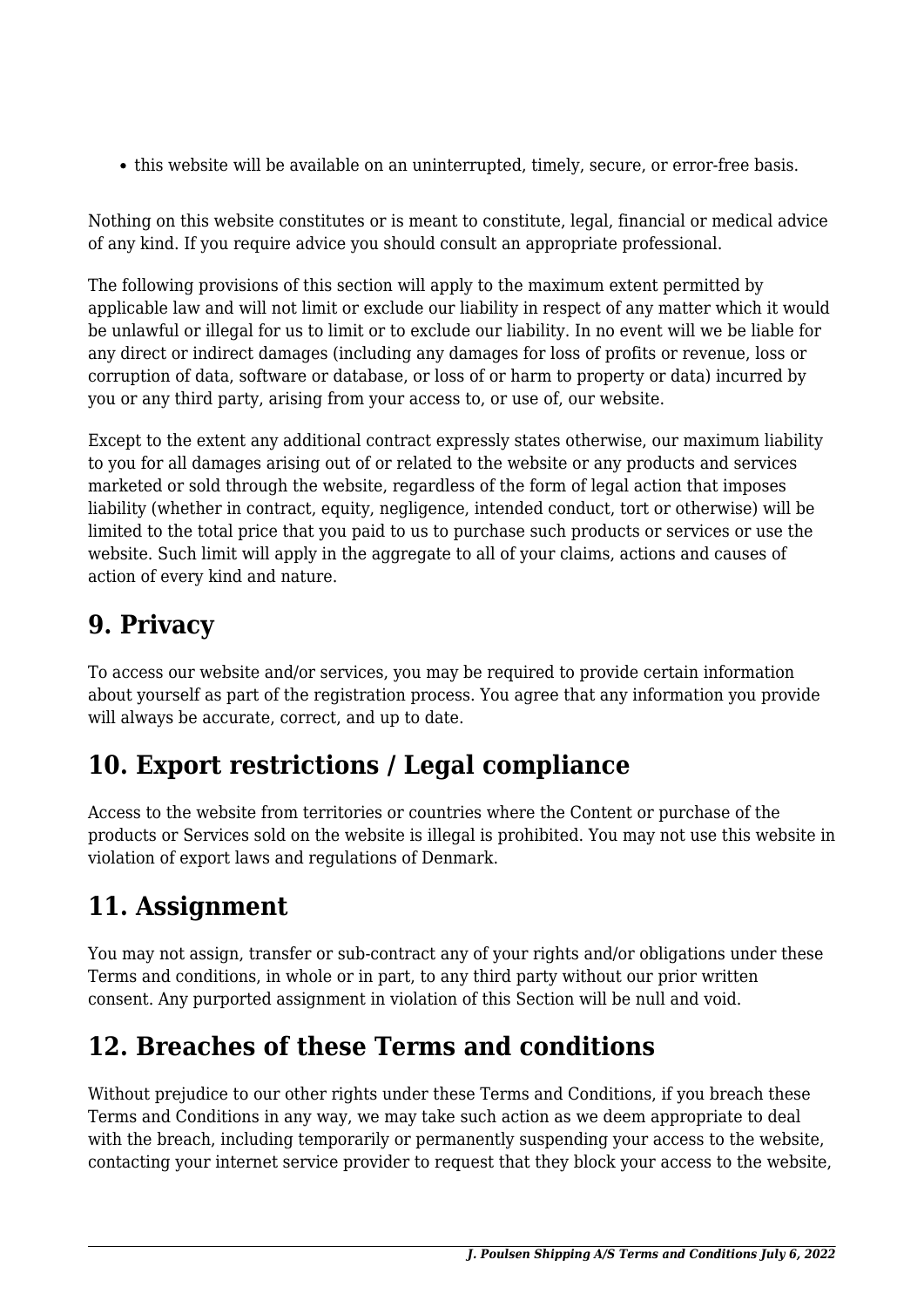and/or commence legal action against you.

# **13. Indemnification**

You agree to indemnify, defend and hold us harmless, from and against any and all claims, liabilities, damages, losses and expenses, relating to your violation of these Terms and conditions, and applicable laws, including intellectual property rights and privacy rights. You will promptly reimburse us for our damages, losses, costs and expenses relating to or arising out of such claims.

#### **14. Waiver**

Failure to enforce any of the provisions set out in these Terms and Conditions and any Agreement, or failure to exercise any option to terminate, shall not be construed as waiver of such provisions and shall not affect the validity of these Terms and Conditions or of any Agreement or any part thereof, or the right thereafter to enforce each and every provision.

## **15. Language**

These Terms and Conditions will be interpreted and construed exclusively in English. All notices and correspondence will be written exclusively in that language.

#### **16. Entire agreement**

These Terms and Conditions shall constitute the entire agreement between you and J. Poulsen Shipping A/S in relation to your use of this website.

# **17. Updating of these Terms and conditions**

We may update these Terms and Conditions from time to time. It is your obligation to periodically check these Terms and Conditions for changes or updates. The date provided at the beginning of these Terms and Conditions is the latest revision date. Changes to these Terms and Conditions will become effective upon such changes being posted to this website. Your continued use of this website following the posting of changes or updates will be considered notice of your acceptance to abide by and be bound by these Terms and Conditions.

# **18. Choice of Law and Jurisdiction**

These Terms and Conditions shall be governed by the laws of Denmark. Any disputes relating to these Terms and Conditions shall be subject to the jurisdiction of the courts of Denmark. If any part or provision of these Terms and Conditions is found by a court or other authority to be invalid and/or unenforceable under applicable law, such part or provision will be modified, deleted and/or enforced to the maximum extent permissible so as to give effect to the intent of